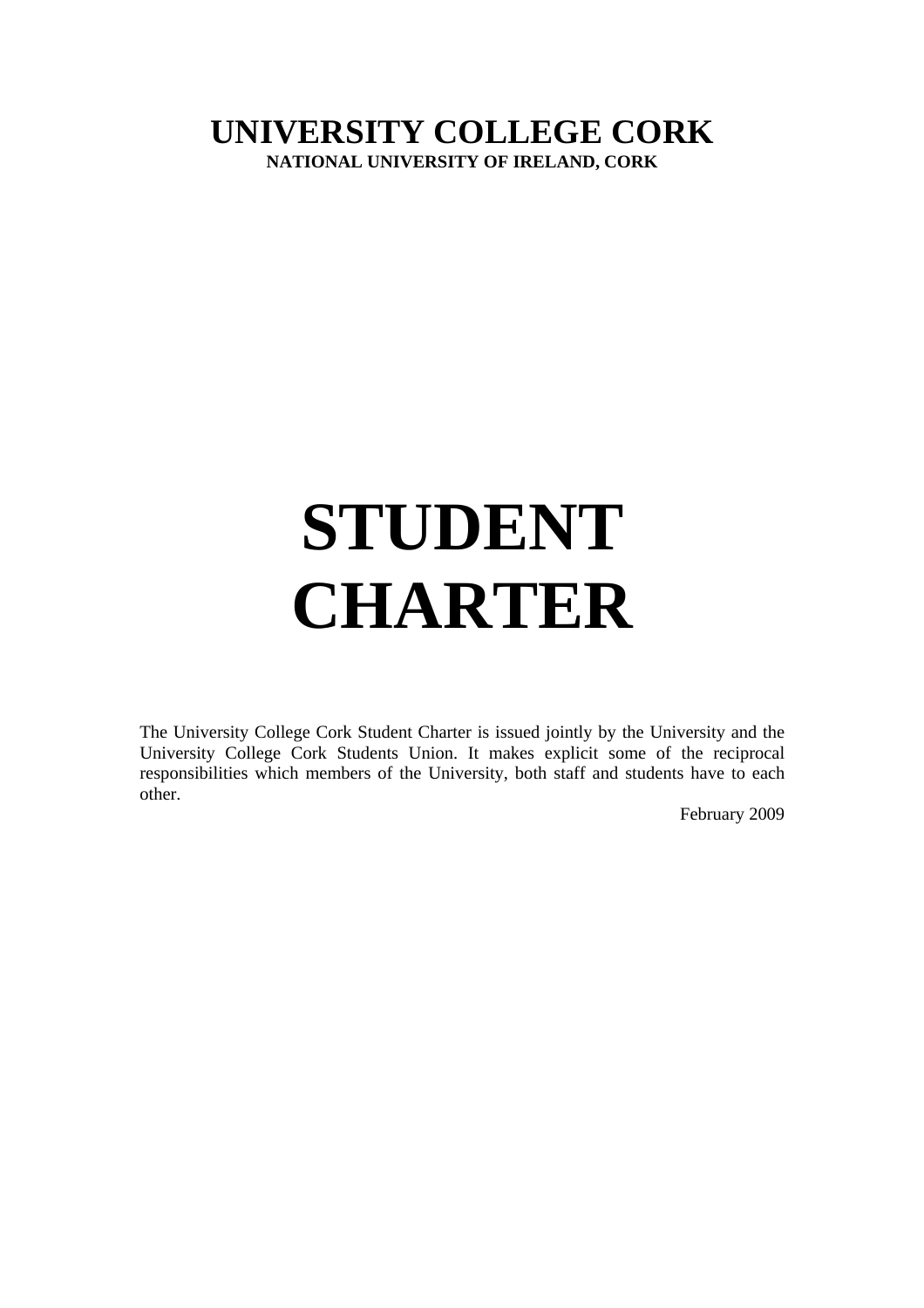This Charter is not a contractual document and is not intended to create legal rights or obligations whether contractual or tortuous or otherwise but it is written to foster an understanding between the University and its students. The University and the Students Union expect staff and students to honour the principles of this Charter on a reciprocal basis. Any breach of the obligations referred to in the Charter shall not give rise to any claim for damages or loss (including but not limited to special or consequential loss or damage).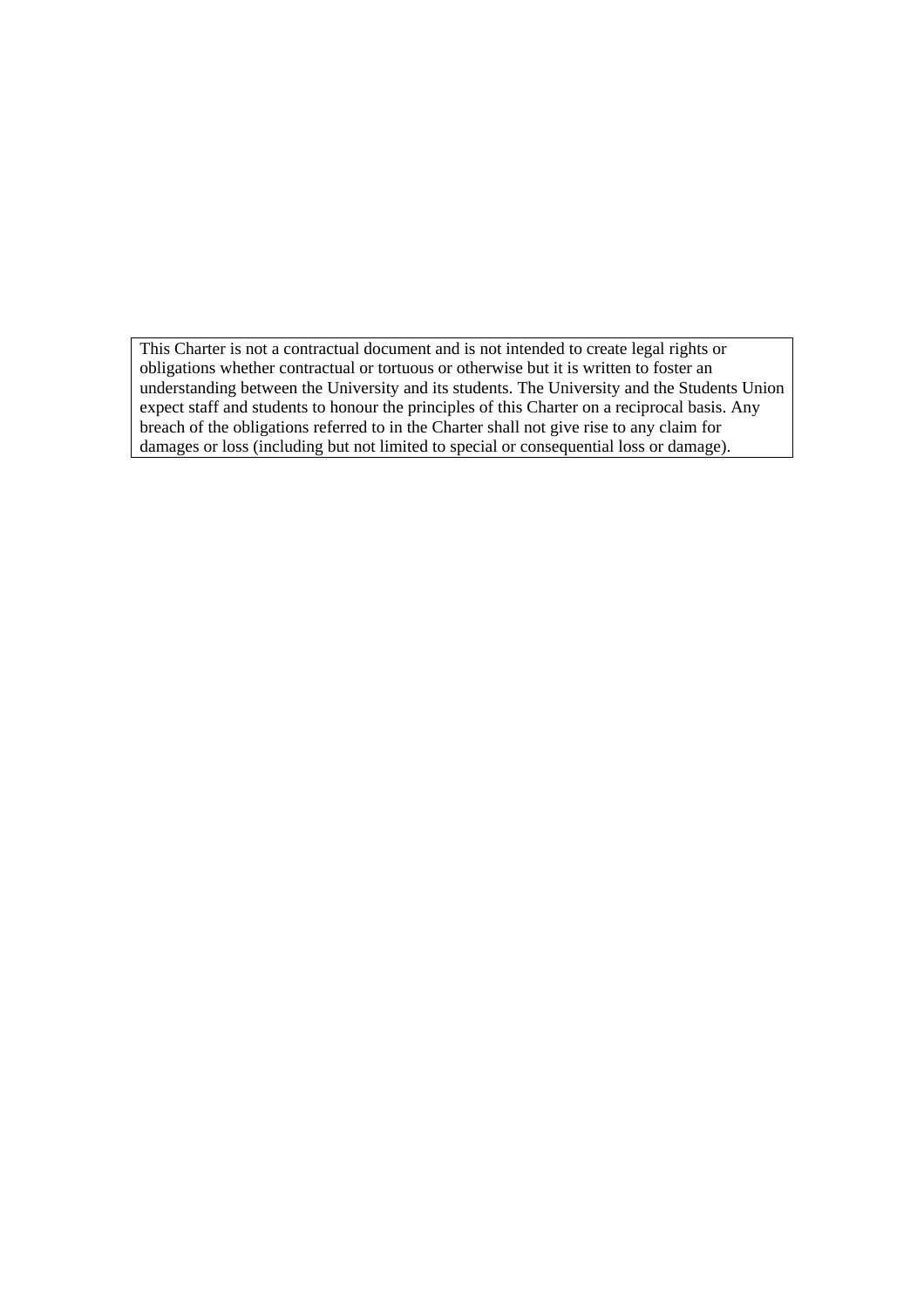#### **INTRODUCTION**

University College Cork's mission is "to be a research-led university of international standing with impact in Munster, Ireland, Europe and the World".

Our aim can only be achieved if there is an active partnership between the University and its students. To this end the University has in consultation with the University College Cork Students Union ("Students Union") produced this Student Charter.

As a student of the University this is your charter. It has been developed by the Students Union of UCC together with the University and reflects our excellent working relationship.

The Charter has been prepared to outline what students can reasonably expect from the University and likewise it sets out the University's expectations of the responsibilities of students as they pursue their studies within the University environment. It is an important statement of our commitment to fostering a University community within which we all have a role and function to perform; within which we all have rights and responsibilities to each other.

It is of the utmost importance that students are fully aware of the contents of this Charter, their entitlements and obligations. The Charter will be distributed annually on registration. It should be recognised that many of the services referred to in the Student Charter are described more fully in other University documents such as the Statutes, College Calendar etc.

The University and the Students Union have agreed to uphold the Student Charter. All amendments to this Charter shall be those agreed by the Student's Union and the Governing Body.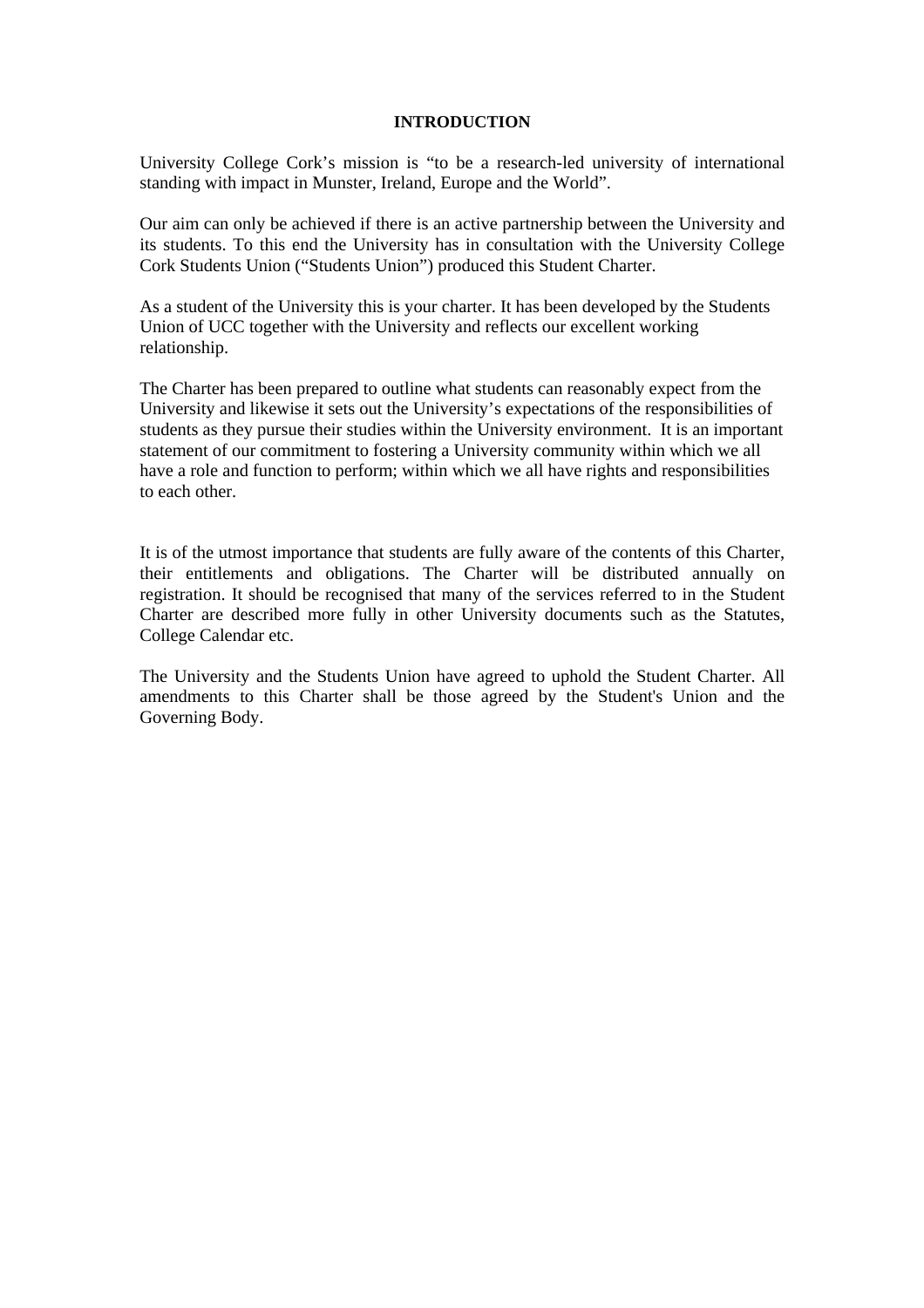# **Expectations and responsibilities General**

# **The Students can expect:-**

- \* To have access to information about the Statutes, Rules, Policies and Procedures of the University.
- \* To have clear and concise administrative guidelines and procedures (as they pertain to students)
- \* Openness, integrity and fairness in all dealings with the University.

# **The University can expect students:-**

- \* To be aware of their responsibilities under the University's Statute, Rules, Policies and Procedures.
- \* To observe the conditions which follow from the Statutes, Rules Policies and Procedures.
- \* To respect all property of the University and that of its neighbours.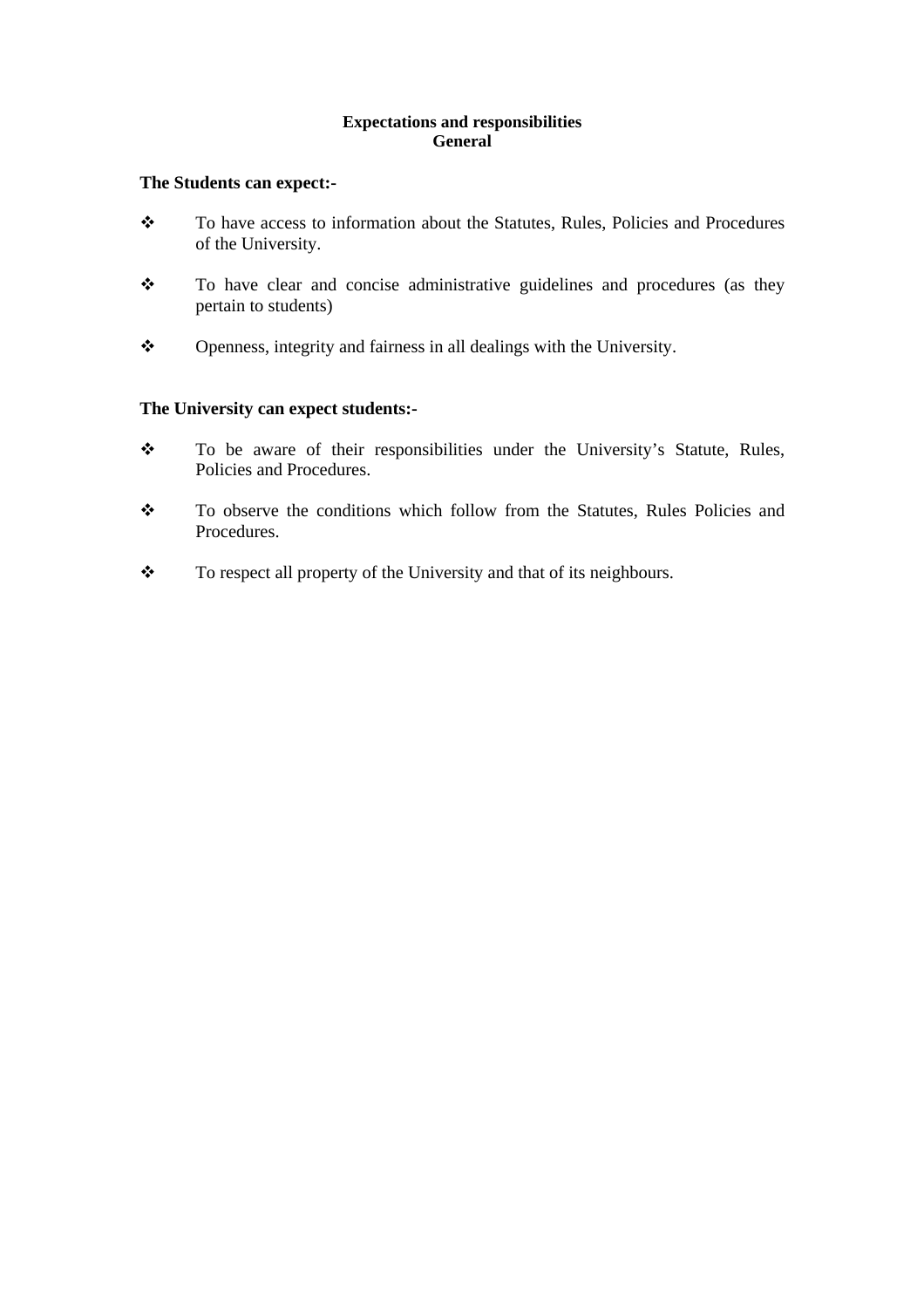#### **Admission**

#### **Prospective and current students can expect:-**

\* Access to current and accurate information about courses, application and entry procedures, and information on fees pertaining to academic courses and broad indications of costings pertaining to their respective course.

### **The University can expect prospective and current students:-**

- To disclose all information required for assessment of their application for admission and to provide truthful statements about their qualification and experience.
- \* To make themselves available for interviews or tests which may be part of the selection criteria.

# **Teaching and Learning**

# **Students can expect:-**

- A supportive, stimulating and challenging learning and research environment delivered through high quality teaching and supervision.
- Appropriate texts and materials will be selected for their courses given the intellectual and professional needs of the students.
- \* Courses which produce high quality graduates.
- Courses to be regularly reviewed to ensure quality curriculum informed by current research.
- \* A clear statement about course requirements at the commencement of the delivery of the course.
- That any changes made to a course during the academic year will be communicated to them and will not disadvantage them.
- A clear statement on unacceptable academic behaviour such as plagiarism, cheating, collusion, fabrication of data and breach of copyright.
- Fair assessment and timely and useful feedback on their performance and progress.
- The dissemination of final results would be within an appropriate time of the completion of the course.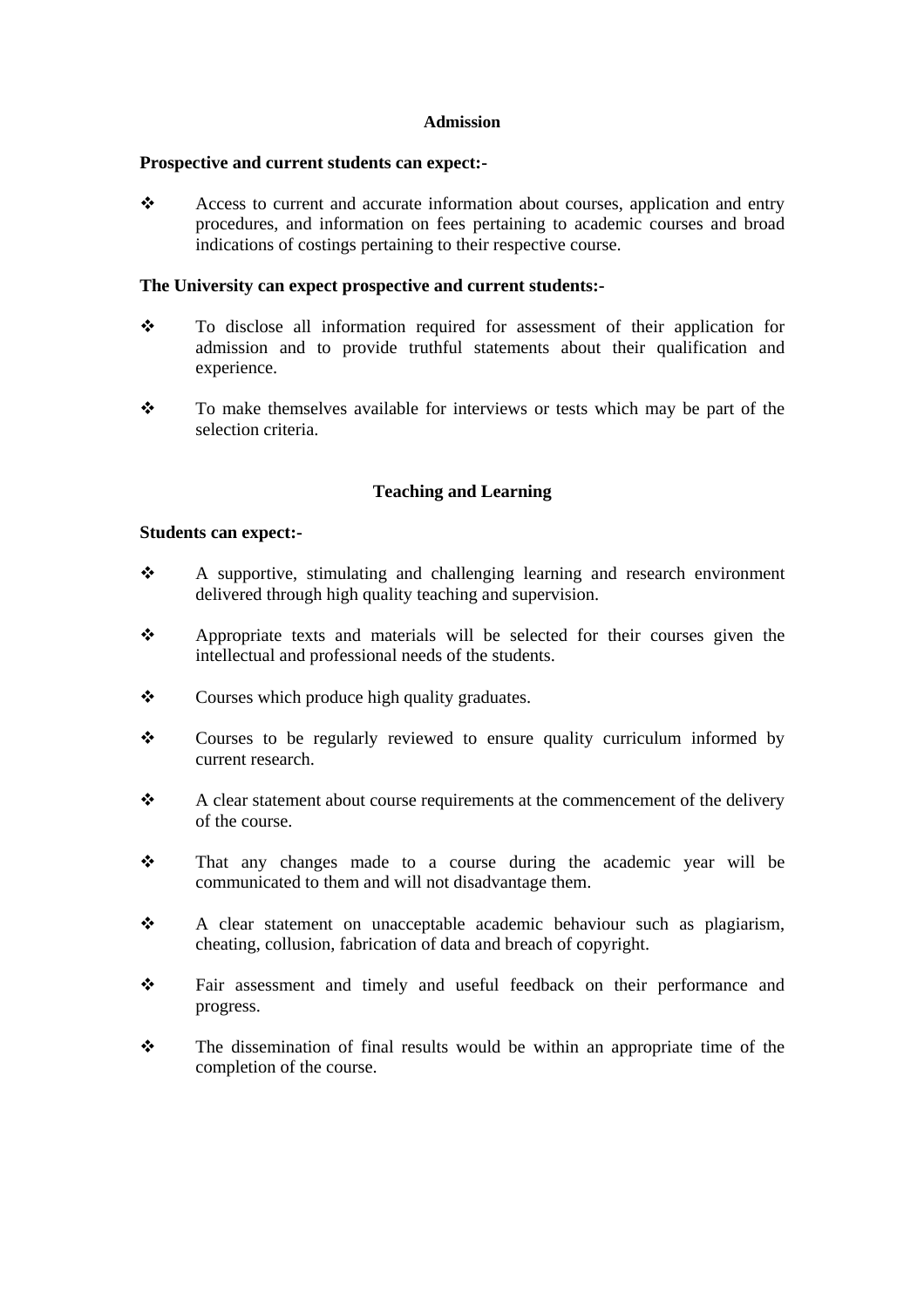- $\mathbf{\hat{P}}$  Full appropriate access to academic staff, general staff, and all student services.
- \* Access to adequate facilities and resources sufficient for the achievement of their educational goals including library, computing and student services.

# **The University can expect students:-**

- $\bullet$  To work to the best of their abilities.
- \* To make themselves aware of all course requirements and to observe them.
- $\mathbf{\hat{P}}$  To raise any question on their progress with the appropriate academic staff in a timely manner.
- \* To submit work which is original, and where the work is not original, that the source is duly acknowledged.
- To make themselves available for academic counselling and feedback when requested.
- $\div$  To participate in all activities associated with each unit of study and to comply with workload expectations.
- \* To provide constructive feedback in the conduct of the teaching and learning activities.

### **Appeals**

#### **Students can expect:-**

- That clear, fair and open procedures for dealing with appeals will be clearly outlined, published and readily available and provide for feedback on the outcome of such appeals.
- $\mathbf{\hat{P}}$  That if they have a grievance, their grievance will be heard fairly and within a reasonable time, following the given procedures within the University.

#### **The University can expect Students:-**

- To familiarise themselves with the appeals mechanisms and to use those means of resolution available in the published guidelines.
- To use all available mechanisms for resolving grievances through dialogue and discussion prior to lodging appeals.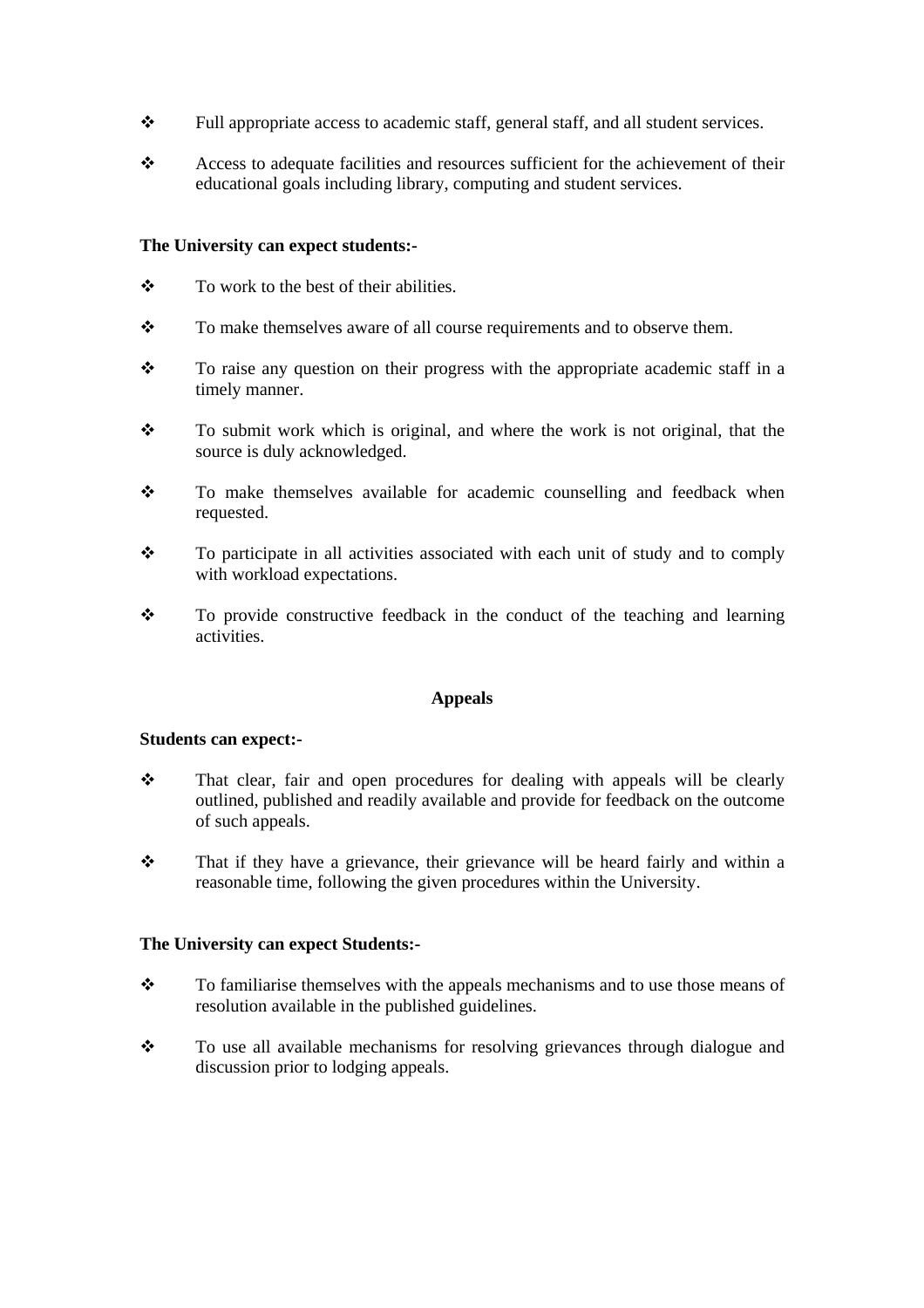# **Equity and Privacy**

### **Students can expect:-**

- $\mathbf{\hat{P}}$  Their needs to be addressed regardless of gender, disability, religion, race, age, marital or family status or sexual preference.
- To participate fully in University activities without fear and free from discrimination.
- \* A safe study environment that meets acceptable standards of health and safety.
- Full access to their personal files or details held by the University as provided for under the Data Protection Act and the Freedom of Information Act.
- \* To be treated with courtesy and respect in an environment free from harassment and abuse of power.
- $\mathbf{\hat{P}}$  Their personal information to remain confidential and to be released to a third party only with their consent or when legally required.

# **The University can expect Students:-**

- \* To treat all staff and fellow students with courtesy and respect without regard to gender, disability, religion, race, age, marital or family status or sexual preference.
- Not to harass or discriminate against staff or other students.
- $\mathbf{\hat{P}}$  To immediately advise appropriate staff if they have concerns for their personal safety.
- \* To take every precaution and course of action to avoid being a health risk to others.
- \* To adhere to the highest ethical standards in language and behaviour.

# **Discipline**

#### **Students can expect:-**

- $\mathbf{\hat{P}}$  That there will be appropriate procedures in place to deal with misdemeanours and serious offences and such procedures will be strictly adhered to.
- $\mathbf{\hat{P}}$  That disciplinary procedures follow the principles of natural justice.
- That disciplinary penalties will be in proportion to the misdemeanour or serious offence.